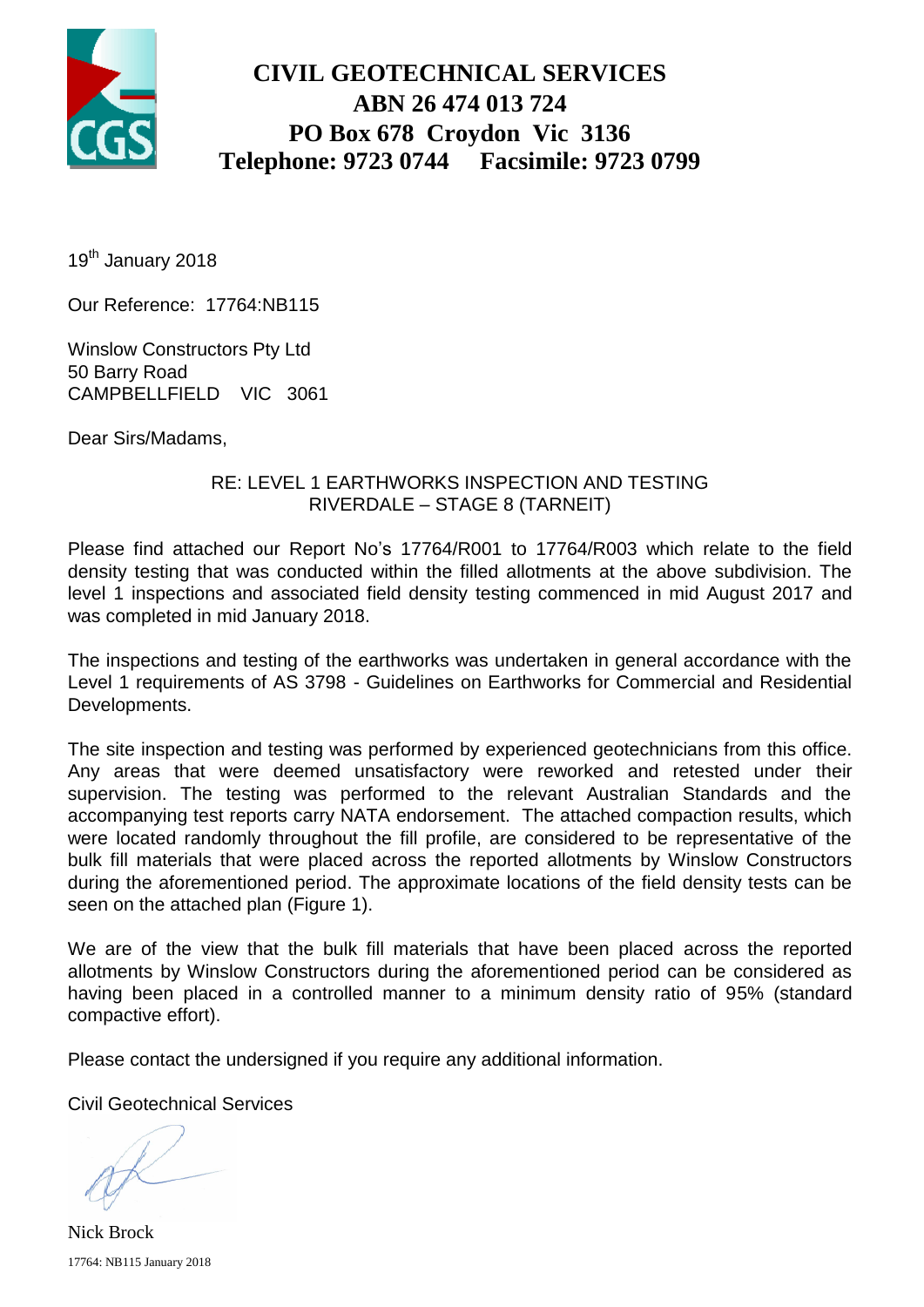# FIGURE 1



**Readers** 

VER. DATE

REMARK

CHECKED

SCALE AS SHOWN | DATUM AHD | DATE SEP' 16

SHEET 1 OF 13 A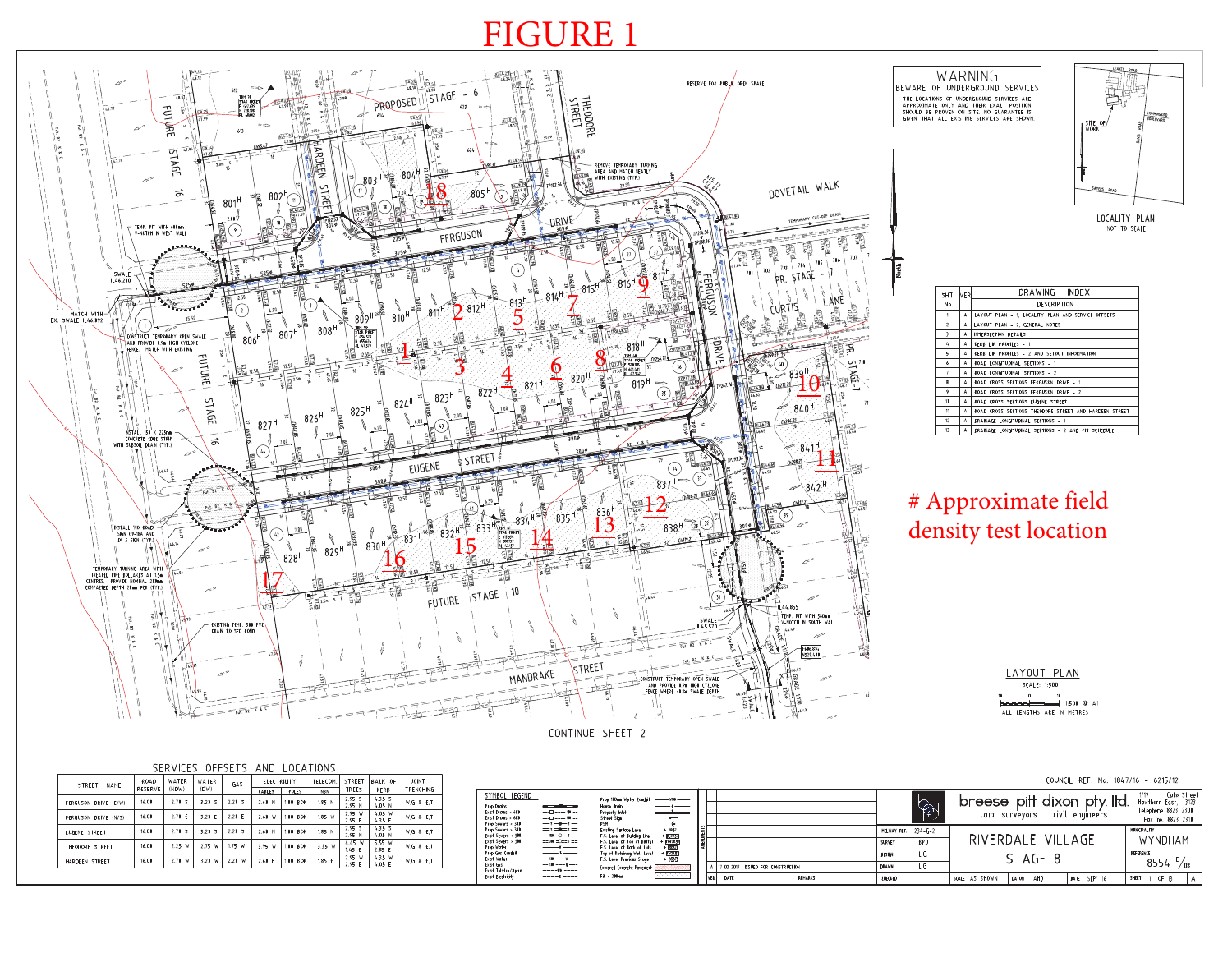

#### **COMPACTION ASSESSMENT**

|                                 | <b>CIVIL GEOTECHNICAL SERVICES</b>           | Job No<br>Report No | 17764<br>17764/R001 |
|---------------------------------|----------------------------------------------|---------------------|---------------------|
| 6 - 8 Rose Avenue, Croydon 3136 |                                              | Date Issued         | 18/01/2018          |
| Client                          | WINSLOW CONSTRUCTORS PTY LTD (CAMPBELLFIELD) | Tested by           | SВ                  |
| Project                         | RIVERDALE - STAGE 8                          | Date tested         | 15/01/18            |
| Location                        | <b>TARNEIT</b>                               | Checked by          | <b>JHF</b>          |
|                                 |                                              |                     |                     |

**Feature EARTHWORKS** *Layer thickness* 300 mm *Time:* 11:00 *Layer thickness*

*Test procedure AS 1289.2.1.1 & 5.8.1*

| <b>Test No</b>                      |                  | 1               | $\mathbf{2}$    | 3               | 4               | 5               | 6               |
|-------------------------------------|------------------|-----------------|-----------------|-----------------|-----------------|-----------------|-----------------|
| Location                            |                  |                 |                 |                 |                 |                 |                 |
|                                     |                  | <b>REFER</b>    | <b>REFER</b>    | <b>REFER</b>    | <b>REFER</b>    | <b>REFER</b>    | <b>REFER</b>    |
|                                     |                  | <b>TO</b>       | TO              | TO              | TO              | <b>TO</b>       | TO              |
|                                     |                  | <b>FIGURE 1</b> | <b>FIGURE 1</b> | <b>FIGURE 1</b> | <b>FIGURE 1</b> | <b>FIGURE 1</b> | <b>FIGURE 1</b> |
|                                     |                  |                 |                 |                 |                 |                 |                 |
|                                     |                  |                 |                 |                 |                 |                 |                 |
|                                     |                  |                 |                 |                 |                 |                 |                 |
| Approximate depth below FSL         |                  |                 |                 |                 |                 |                 |                 |
| Measurement depth                   | mm               | 175             | 175             | 175             | 175             | 175             | 175             |
| Field wet density                   | t/m <sup>3</sup> | 1.78            | 1.76            | 1.72            | 1.72            | 1.81            | 1.85            |
| Field moisture content              | %                | 23.2            | 23.5            | 23.5            | 25.2            | 25.8            | 24.1            |
|                                     |                  |                 |                 |                 |                 |                 |                 |
| Test procedure AS 1289.5.7.1        |                  |                 |                 |                 |                 |                 |                 |
| Test No                             |                  | 1               | $\overline{2}$  | 3               | 4               | 5               | 6               |
| Compactive effort                   |                  |                 |                 |                 | Standard        |                 |                 |
| Oversize rock retained on sieve     | mm               | 19.0            | 19.0            | 19.0            | 19.0            | 19.0            | 19.0            |
| Percent of oversize material        | wet              | $\Omega$        | $\Omega$        | $\Omega$        | $\Omega$        | 1               | $\Omega$        |
| <b>Peak Converted Wet Density</b>   | t/m <sup>3</sup> | 1.76            | 1.81            | 1.78            | 1.79            | 1.82            | 1.85            |
| Adjusted Peak Converted Wet Density | t/m <sup>3</sup> | $\blacksquare$  | ٠               |                 | ٠               | 1.83            |                 |
| <b>Optimum Moisture Content</b>     | %                | 26.0            | 26.5            | 26.0            | 27.5            | 28.0            | 26.5            |

| <b>Moisture Variation From</b><br>Optimum Moisture Content | 2.5%<br>drv | 2.5%<br>drv | 2.5%<br>drv | $2.0\%$<br>drv | 2.5%<br>drv | $2.0\%$<br>drv |
|------------------------------------------------------------|-------------|-------------|-------------|----------------|-------------|----------------|
|                                                            |             |             |             |                |             |                |
| ℅<br>Density Ratio ( $R_{HD}$ )                            | 101.0       | 97.5        | 97.0        | 96.0           | 99.0        | 100.0          |

*Material description*

No 1 - 6 Clay Fill



The results of the tests, calibrations and/or measurements included in this document are traceable to Australian/National standards. Accredited for compliance to<br>ISO/IEC 17025 Accreditation No 9909

*AVRLOT HILF V1.10 MAR 13* 

Approved Signatory : Justin Fry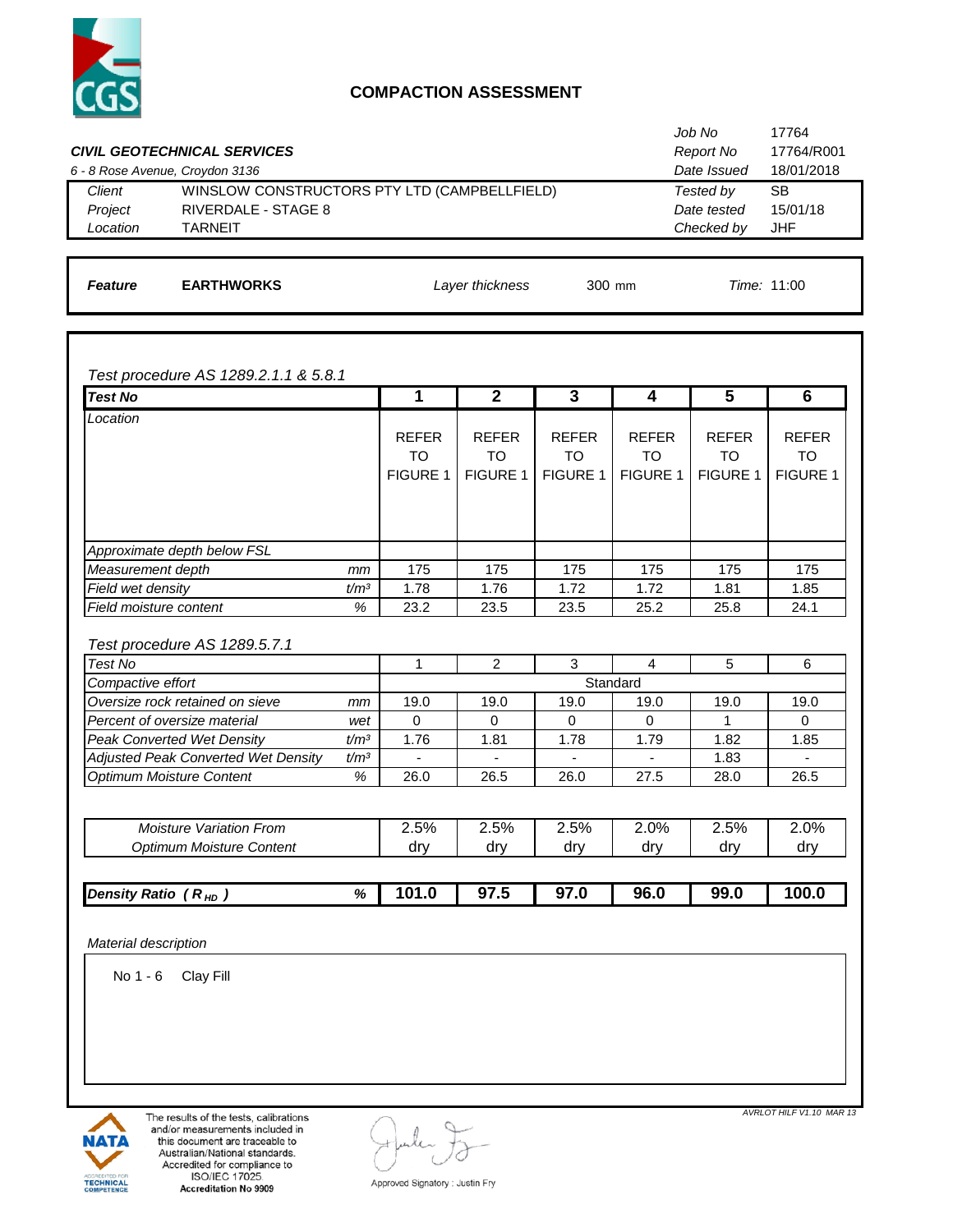

#### **COMPACTION ASSESSMENT**

|                                 | <b>CIVIL GEOTECHNICAL SERVICES</b>           | Job No<br>Report No | 17764<br>17764/R002 |
|---------------------------------|----------------------------------------------|---------------------|---------------------|
| 6 - 8 Rose Avenue, Croydon 3136 |                                              | Date Issued         | 18/01/2018          |
| Client                          | WINSLOW CONSTRUCTORS PTY LTD (CAMPBELLFIELD) | Tested by           | SВ                  |
| Project                         | RIVERDALE - STAGE 8                          | Date tested         | 15/01/18            |
| Location                        | <b>TARNEIT</b>                               | Checked by          | JHF                 |
|                                 |                                              |                     |                     |

**Feature EARTHWORKS 12:00** *Layer thickness* 300 mm *Time:* **12:00** 

*Test procedure AS 1289.2.1.1 & 5.8.1*

| <b>Test No</b>                                             |                  | $\overline{7}$  | 8               | 9               | 10              | 11              | 12              |
|------------------------------------------------------------|------------------|-----------------|-----------------|-----------------|-----------------|-----------------|-----------------|
| Location                                                   |                  |                 |                 |                 |                 |                 |                 |
|                                                            |                  | <b>REFER</b>    | <b>REFER</b>    | <b>REFER</b>    | <b>REFER</b>    | <b>REFER</b>    | <b>REFER</b>    |
|                                                            |                  | <b>TO</b>       | <b>TO</b>       | TO              | TO              | TO              | TO              |
|                                                            |                  | <b>FIGURE 1</b> | <b>FIGURE 1</b> | <b>FIGURE 1</b> | <b>FIGURE 1</b> | <b>FIGURE 1</b> | <b>FIGURE 1</b> |
|                                                            |                  |                 |                 |                 |                 |                 |                 |
|                                                            |                  |                 |                 |                 |                 |                 |                 |
|                                                            |                  |                 |                 |                 |                 |                 |                 |
| Approximate depth below FSL                                |                  |                 |                 |                 |                 |                 |                 |
| Measurement depth                                          | mm               | 175             | 175             | 175             | 175             | 175             | 175             |
| Field wet density                                          | t/m <sup>3</sup> | 1.72            | 1.70            | 1.71            | 1.70            | 1.68            | 1.73            |
| Field moisture content                                     | %                | 26.0            | 26.9            | 24.5            | 29.3            | 24.5            | 28.8            |
|                                                            |                  |                 |                 |                 |                 |                 |                 |
| Test procedure AS 1289.5.7.1                               |                  |                 |                 |                 |                 |                 |                 |
| Test No                                                    |                  | $\overline{7}$  | 8               | 9               | 10              | 11              | 12              |
| Compactive effort                                          |                  |                 |                 |                 | Standard        |                 |                 |
| Oversize rock retained on sieve                            | mm               | 19.0            | 19.0            | 19.0            | 19.0            | 19.0            | 19.0            |
| Percent of oversize material                               | wet              | $\Omega$        | $\Omega$        | $\Omega$        | $\Omega$        | $\Omega$        | $\Omega$        |
| <b>Peak Converted Wet Density</b>                          | t/m <sup>3</sup> | 1.79            | 1.77            | 1.80            | 1.73            | 1.77            | 1.71            |
| Adjusted Peak Converted Wet Density                        | $t/m^3$          |                 |                 |                 |                 |                 |                 |
| Optimum Moisture Content                                   | %                | 28.0            | 29.5            | 27.0            | 32.0            | 26.5            | 31.5            |
|                                                            |                  |                 |                 |                 |                 |                 |                 |
|                                                            |                  |                 |                 |                 |                 |                 |                 |
|                                                            |                  |                 |                 |                 |                 |                 |                 |
| <b>Moisture Variation From</b><br>Optimum Moisture Content |                  | 2.0%<br>dry     | 2.5%<br>dry     | 2.5%<br>dry     | 2.5%<br>dry     | 2.0%<br>dry     | 2.5%<br>dry     |

| <b>Density Ratio</b><br>r <sub>HD</sub> | % | 96.0 | 96.0 | <b>05 U</b><br>JJ.U | 98.5 | 95.0 | 10 <sup>7</sup><br>1.0 |
|-----------------------------------------|---|------|------|---------------------|------|------|------------------------|
|                                         |   |      |      |                     |      |      |                        |

*Material description*

No 7 - 12 Clay Fill



The results of the tests, calibrations and/or measurements included in this document are traceable to Australian/National standards. Accredited for compliance to<br>ISO/IEC 17025 Accreditation No 9909

*AVRLOT HILF V1.10 MAR 13* 

Approved Signatory : Justin Fry